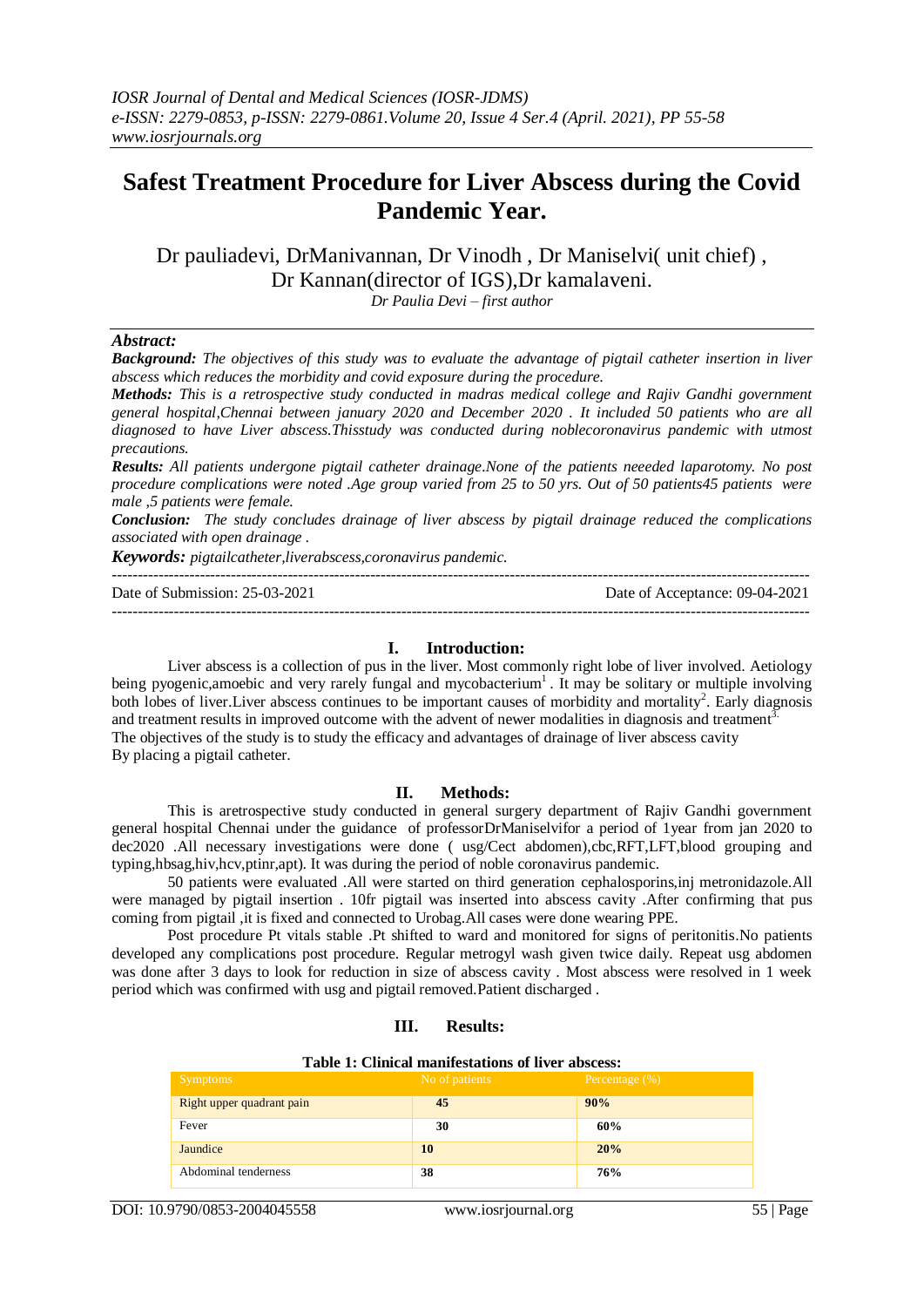| Nausea /vomitting    | 8              | 16% |
|----------------------|----------------|-----|
| Rigors and chills    | 38             | 76% |
| Pallor               | 17             | 34% |
| Hepatomegaly         | 24             | 48% |
| Weight loss          | 14             | 28% |
| Pleural effusion     | 5              | 10% |
| Generalised weakness | 40             | 80% |
| Diarrhoea            | 4              | 8%  |
| Dyspnea              | $\overline{2}$ | 4%  |

Describes the symptoms of liver abscess.

| Table 2 : Laboratory investigations in liver abscess: |
|-------------------------------------------------------|
|                                                       |

| <b>Parameters</b>      | . .<br><b>Number of patients</b> | <b>Percentage</b> |
|------------------------|----------------------------------|-------------------|
| <b>Total count</b>     | 47                               | 94%               |
| <b>Total bilirubin</b> |                                  | 20%               |

This table demonstrates elevated total count(94%) and total bilirubin(20%).

#### **Table 3: Lobe involved**

| <b>Site</b>       | <b>Abscess</b> | Percentage $(\% )$ |
|-------------------|----------------|--------------------|
| <b>Right lobe</b> | 46             | 92%                |
| <b>Left lobe</b>  |                | 8%                 |

It clearly shows right lobe predominance in liver abscess.

| Table 4 : Microorganisms isolated in pus aspirated |                |                   |
|----------------------------------------------------|----------------|-------------------|
| <b>Organisms</b>                                   | No of patients | Percentage $(\%)$ |
| No growth                                          | 35             | 70%               |
| E.coli                                             | 8              | 16%               |
| Klebsiella pneumonia                               |                | 10%               |
| S.aureus                                           |                | 4%                |

Includes microorganisms isolated in pus. No growth predominates over other categories.

## **Table 5: complications**

| Complications <sup>1</sup>   | No of patients | Percentage $(\% )$ |
|------------------------------|----------------|--------------------|
| Pain at the catheter site    | 40             | 80%                |
| Displacement of catheter tip |                | 4%                 |
| <b>Blockage of catheter</b>  | o              | 12%                |

# **Table 6: No of COVID patients:**

| COVID status   | .<br>No of patients | Percentage $(\% )$ |
|----------------|---------------------|--------------------|
| COVID negative | 46                  | 92%                |
| COVID suspect  |                     | 8%                 |
| COVID positive |                     |                    |

# **IV. Discussion:**

Liver abscessis caused by either pyogenic or amoebic organisms.

Pyogenic abscess tend to occur over 50yrs of age ,50% solitary 50% multiple usually located in right lobe of liver .This preponderance of right lobe is probably due to laminar blood flow to the right side. Microbiological analysis of liver abscess tend to be sterile in early series but mostly it tend to be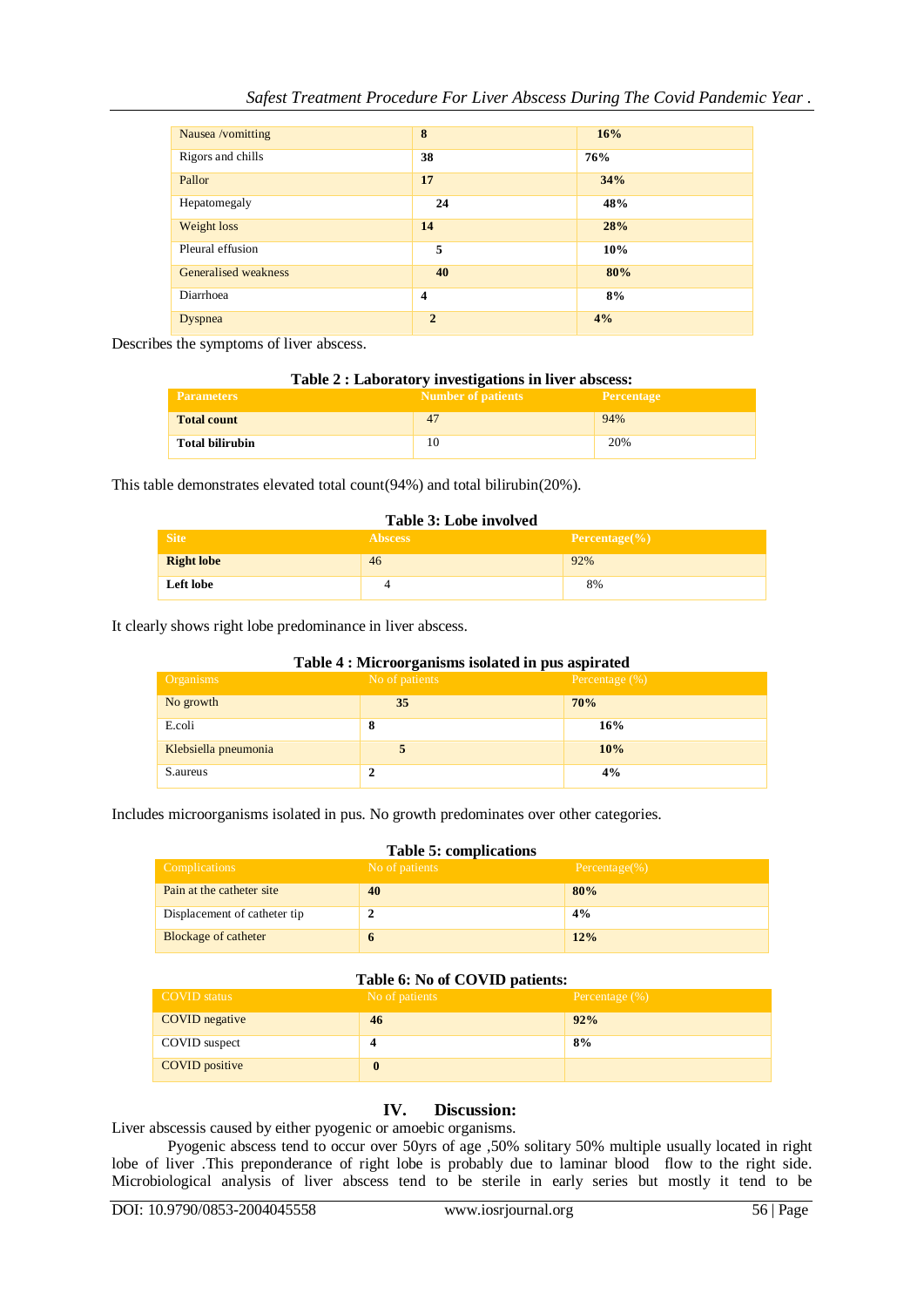polymicrobial<sup>4</sup>with high preponderance of gram negative bacilli.Liver abscess caused by systemic route tend to be due to single organism.

Solitary abscess tend to be polymicrobial.The most common organisms cultured are E.Coli, klebsiella pneumonia .Other organisms are staphylococcus aureus,bacteroides .Fungal and mycobacterial also rarely causes liver abscess but it is associated with immunosuppression .

The classic presentation of liver abscess is fever ,jaundice,upper abdominal pain.Rarely patient may present with peritonitis secondary to rupture.

It mainly occurs in tropical countries but may also occur in developed countries.

Ultrasound and CT are the mainstays of diagnostic modalities in liver abscess.

In the past liver abscess were treated with antibiotics and surgical drainage.Nowadaysper cutaneous drainage has become a treatment of choice for most patients<sup>5</sup>. The obvious advantage being simplicity of treatment and avoidance of general anaesthesia and laparotomy.Pyogenic liver abscess mostly treated by percutaneous aspiration while amoebic liver abscess respond well to metronidazole(750mg orally daily for 10 days)which is curative in 90%patients. Abscess larger than 5cm and left lobe liver abscess are usually aspirated.

Percutaneous catheter drainage is now recommended for intraabdominal collections and abscess cavities<sup>6</sup>.

Healthy patients with liver abscess should undergo usg guided pigtail drainage to minimise hospital stay so as to minimise COVID exposure.Initially patients are managed with iv antibiotics if clinical improvement does not occur with antibiotics ,should proceed with pigtail drainage along with ivantibiotics. Proper precautions should be taken prior to procedure.



Our study included usg guided pigtail catheter drainage for liquifiedliver abscess .The complications being pain,blockage of catheter, displacement of catheter tip. The catheter has to regularly flushed to avoid blockage of catheter .The wide bore catheter also reduces the blockage of catheter.

The study concluded that ultrasound guided pigtail drainage of liver abscess significantly reduced the morbidity and and mortality with minimal complications and limited hospital stay.

Coronavirus pandemicchanged the lives of many so as ours .During our study we have done 8 COVID suspect case but all are COVID negative .All patients recovered well.

Coronavirus disease 2019(COVID-19) is an infectious respiratory disease caused by new virus, severe acute respiratory syndrome coronavirus 2 (SARS-CoV-2). The first outbreak occurred in wuhanhubeiChina.It has